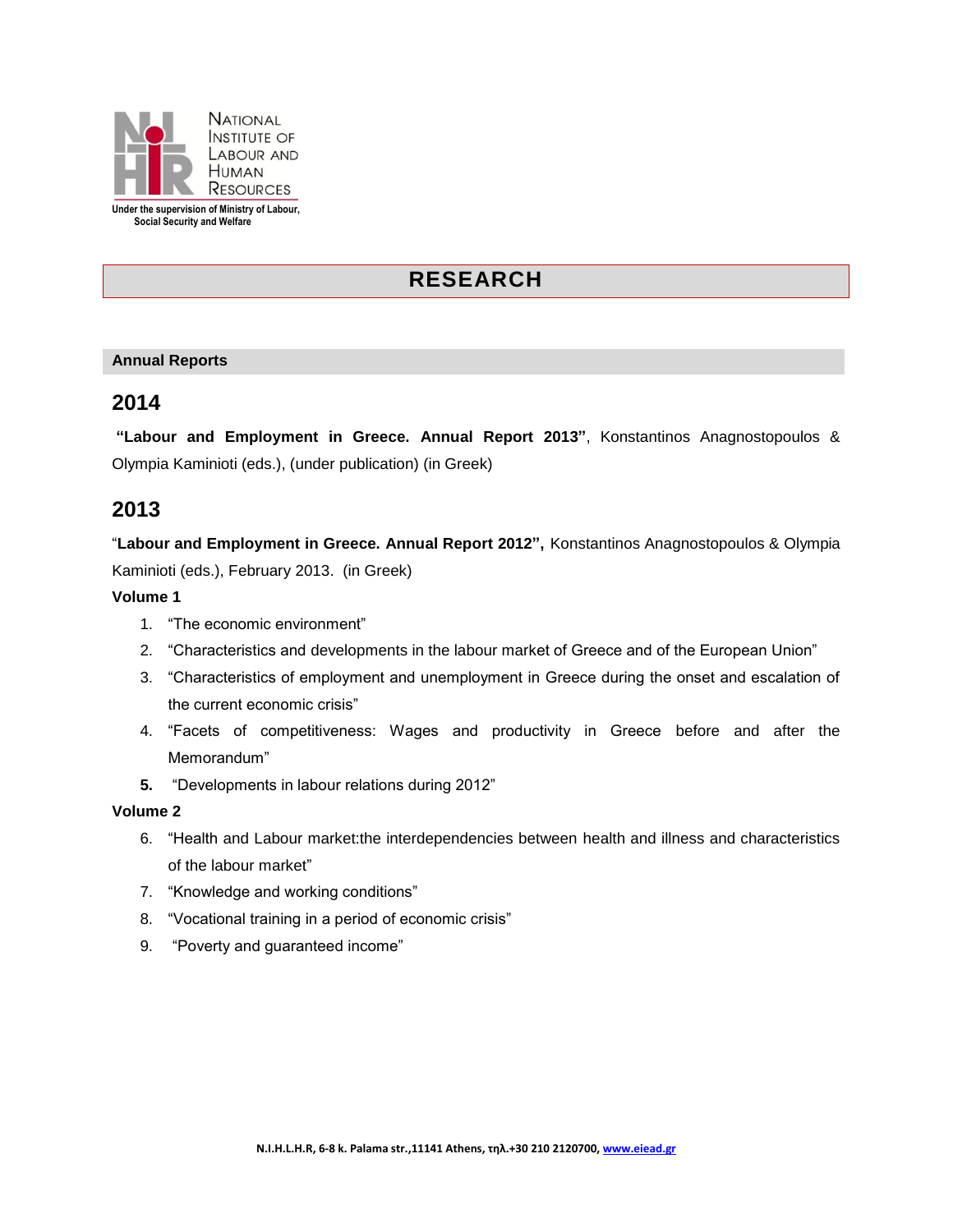### **2014**

**1. "Dual vocational education system: the German "narrative" for linking education to employment in Greece",** Chryssa Paidoussi, Articles and Studies 10/2014, February 2014 (in Greek)

## **2013**

- **2. "The phenomenon of bullying at the workplace: conceptual framework",** Maria-Christine Tsiama, Articles and Studies, 9/2013, December 2013 (in Greek)
- **3. "Minimum guaranteed income: approaches and proposals for the pilot phase"**, Olympia Kaminioti, (ed.), Articles and Studies, 8/2013, November 2013 (in Greek)
- **4. "Minimum wage in Greece and abroad",** Stavros Gavroglou, Articles and Studies 7/2013, July 2013 (in Greek)
- **5. "National and European providers of vocational training and lifelong learning",** Chryssa Paidoussi (ed), Articles and Studies 6/2013,April 2013 (in Greek)

## **2012**

- **6. "Labour market data in a period of financial crisis",** Olympia Kaminioti, Articles and Studies 5/2012, July 2012 (in Greek)
- **7. "Competitiveness, wages and productivity"**, Stavros Gavroglou, Articles and Studies 4/2012,June 2012 (in Greek)
- **8. "The Employment Relations After the Memorandum: Appendix",** Panagiotis Kyriakoulias, Articles and Studies 3/2012, March 2012 (in Greek)
- **9. "The Employment Relations After the Memorandum: Panorama, Reform of labor law 2010- 2012",** Panagiotis Kyriakoulias, Articles and Studies, 2/2012, March 2012 (in Greek)
- **10. "Labour cost in Greece before and after the memorandum",** Stavros Gavroglou, Articles and Studies 1/2012, January 2012 (in Greek)